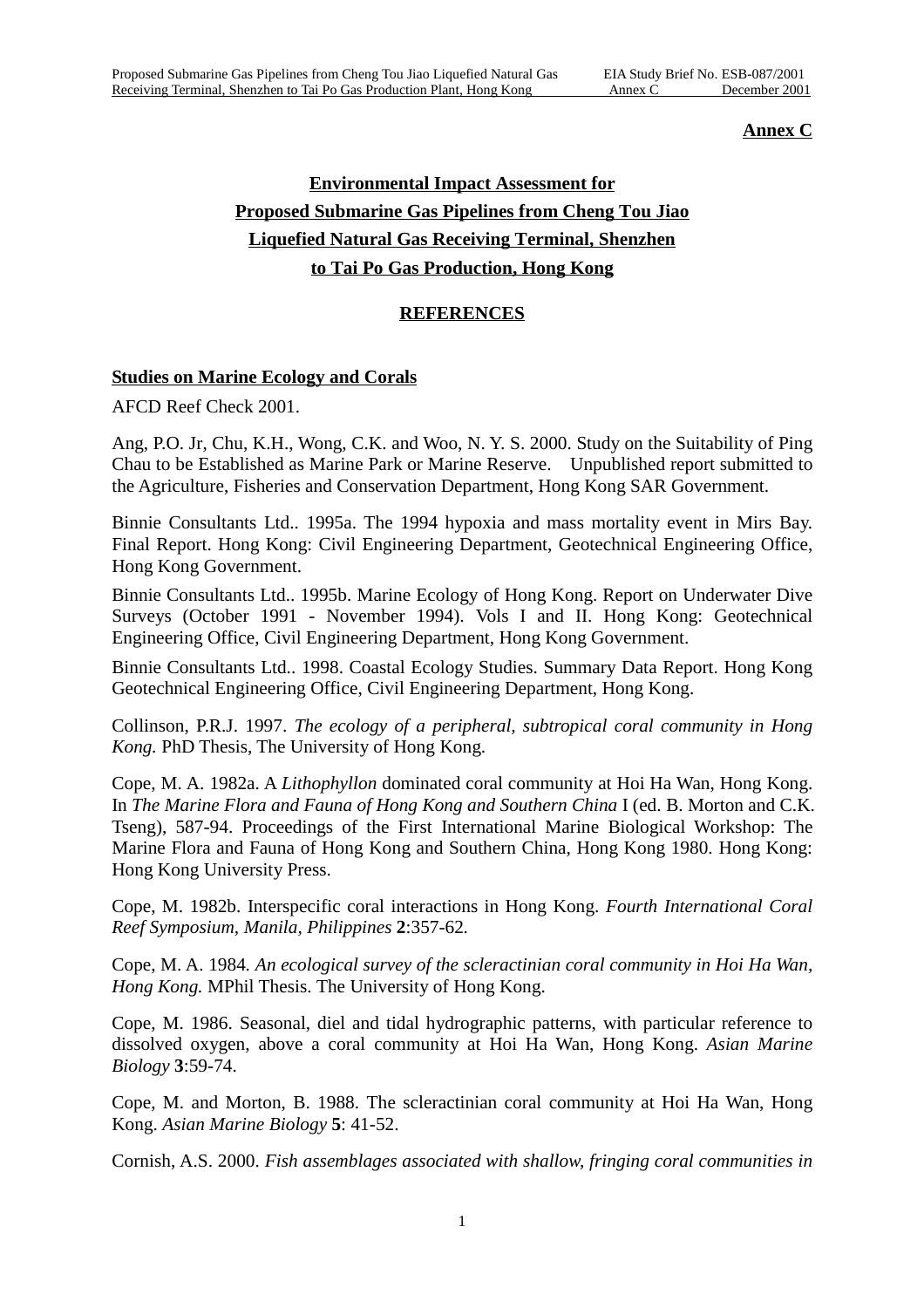*sub-tropical Hong Kong: species composition, spatial and temporal patterns*. Ph.D. Thesis. The University of Hong Kong.

Cornish, A.S. and McCorry, D. 1998*. Recommendations for a Marine Protected Area at Ping Chau.* Unpublished report submitted to the Agriculture, Fisheries and Conservation Department, Hong Kong SAR Government.

DeVantier, L.M., G. De'Ath, T.J. Done, E. Turak. 1998. Ecological Assessment of a complex natural system : A case study from the Great Barrier Reef. *Ecological Applications* **8** : 480- 496.

Hodgson, G. and E. P. M. Yau 1997. Physical and biological controls of coral communities in Hong Kong. *8th International Coral Reef Symposium, Panama* **1***:* 459-64.

McCorry , D, 2000. Hong Kong's scleractinian coral communities : status, threats and proposals for management. Ph. D. Thesis, The University of Hong Kong.

McCorry, D. 2000. Shallow scleractinian coral communities of Yan Chau Tong/Lai Chi Wo Marine Park and Outer Double Haven, Hong Kong. In *The Marine Flora and Fauna of Hong Kong and Southern China* (ed. B. Morton), 349-366. Proceedings of the Fifth International Marine Biological Workshop: The Marine Flora and Fauna of Hong Kong and Southern China*,* Hong Kong 1998. Hong Kong: Hong Kong University Press.

McCorry, D. and Blackmore, G. 2000. Tolo revisited: a resurvey of the corals and their metal burdens in Tolo Harbour and Channel twelve years and one million people later. In *The Marine Flora and Fauna of Hong Kong and Southern China* (ed. B. Morton), 453-82. Proceedings of the Fifth International Marine Biological Workshop: The Marine Flora and Fauna of Hong Kong and Southern China*,* Hong Kong 1998. Hong Kong: Hong Kong University Press.

Morton, B. 1992. A case for marine conservation: Hong Kong's scleractinian coral communities. In *The Marine Flora and Fauna of Hong Kong and Southern China III* (ed. B. Morton), 3-13. Proceedings of the Fourth International Marine Biological Workshop: the Marine Flora and Fauna of Hong Kong and Southern China, Hong Kong 1989. Hong Kong: Hong Kong University Press.

Scott, P. J. B. 1990. Chronic pollution recorded in coral skeletons in Hong Kong. *Journal of Experimental Marine Biology and Ecology* **139**: 51-64.

Scott, P.J.B. and Cope, M. 1982. The distribution of scleractinian corals at six sites within Tolo Harbour and Channel. In *The Marine Flora and Fauna of Hong Kong and Southern China I* (ed. B. Morton and C.K. Tseng), 575-86. Proceedings of the First International Marine Biological Workshop: The Marine Flora and Fauna of Hong Kong and Southern China, Hong Kong 1980. Hong Kong: Hong Kong University Press.

Scott, P.J.B. and Cope, M. 1990. Tolo revisited: a resurvey of the corals in Tolo Harbour and Channel six years and half a million people later. In *The Marine Flora and Fauna of Hong Kong and Southern China II* (ed. B. Morton), 1203-20. Proceedings of the Second International Marine Biological Workshop: The Marine Flora and Fauna of Hong Kong and Southern China, Hong Kong 1986. Hong Kong: Hong Kong University Press.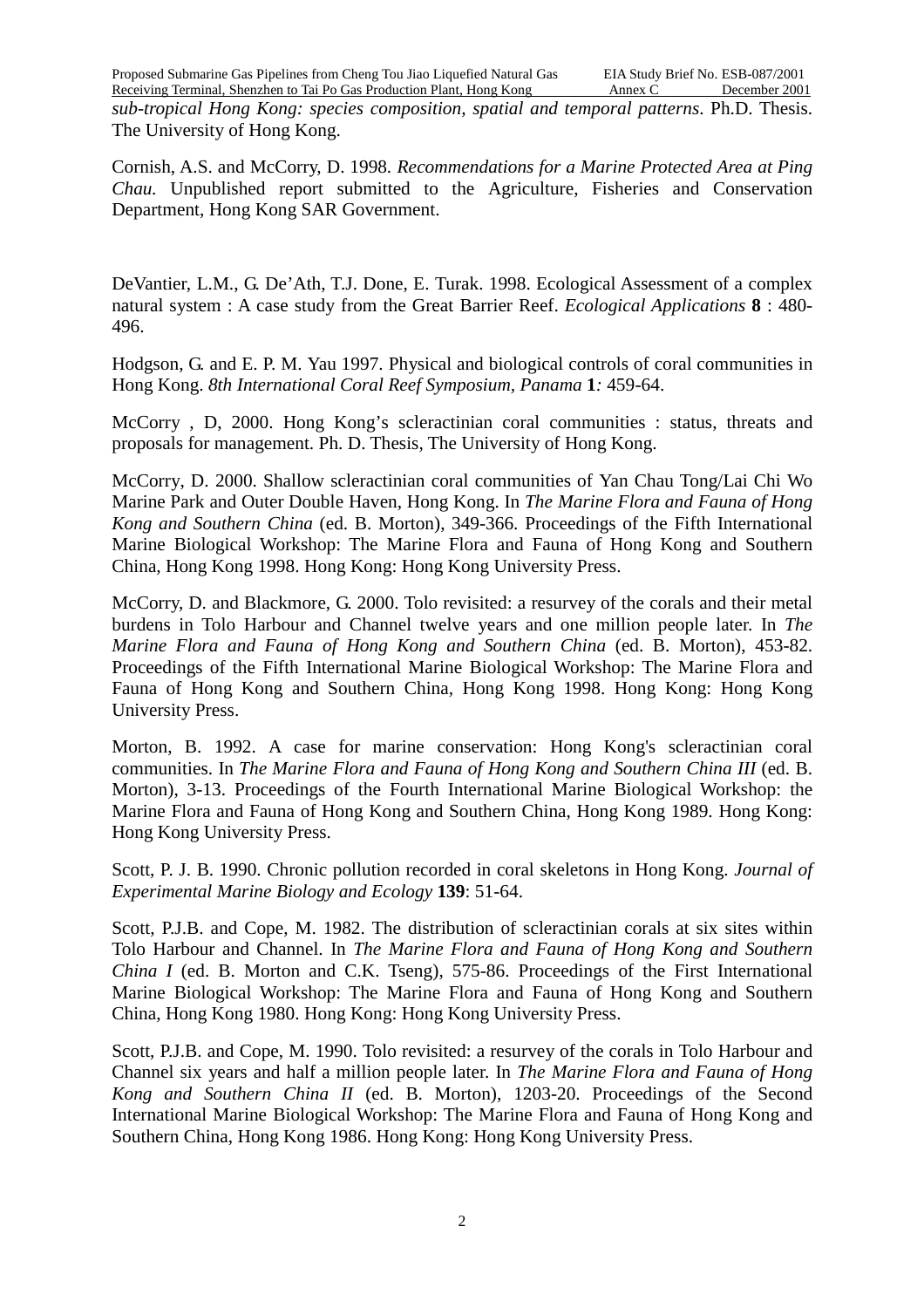**Studies on Marine Benthic and Littoral Communities**

Chan, K.L. and Tsang, W.Y, 1982. A comparative study of the benthic fishes of Tolo Harbour and the northeastern waters of Hong Kong. In: Proceedings of 1st International Marine Biological Workshop: The marine flora and fauna of Hong Kong and southern China, Hong Kong, 1980, edited by B.S. Morton and C.K. Tseng, pp. 801-814, Hong Kong University Press, Hong Kong.

Horikoshi, M. and Thompson, G.B., 1980. Distribution of subtidal mollusks collected by trawling in Tolo Harbour and Tolo Channel, Hong Kong, with special reference to habitat segregation in two venerid bivalves. In Proceedings of 1st International Workshop on Malacofauna of Hong Kong and southern China, Hong Kong, 1978, edited by B.S. Morton, pp. 149-162, Hong Kong University Press, Hong Kong.

Shin, P.K.S. and Thompson, G.B., 1982. Spatial distribution of the infaunal benthos of Hong Kong. Marine Ecology – Progress Series, 10 :37-47.

Shin, P.K.S., 1982. The macrobenthic infauna of Tolo Harbour and Tolo Channel, Hong Kong. In: Proceedings of 1st International Marine Biological Workshop: The marine flora and fauna of Hong Kong and southern China, Hong Kong, 1980, edited by B.S. Morton and C.K. Tseng, pp. 721-732, Hong Kong University Press, Hong Kong.

Shin, P.K.S., 1985. A trawl survey of the subtidal molluscs of Tolo Harbour and Mirs Bay, Hong Kong. In: Proceedings of the 2nd International Workshop on Malacofauna of Hong Kong and southern China, Hong Kong, 1983, edited by B. Morton and D. Dudgeon, pp. 440- 447. Hong Kong University Press, Hong Kong.

Shin, P.K.S., 1989. Benthic invertebrate communities in Tolo Harbour and Mirs Bay: a review. In: Proceedings of the 2nd International Marine Biological Workshop: The marine flora and fauna of Hong Kong and southern China, Hong Kong, 1986, edited by B.S. Morton, pp. 883-898. Hong Kong University Press, Hong Kong.

Shin, P.K.S., 2000. The detection of ecological stress in a sub-tropical macrobenthic community in Hong Kong. Asian Marine Biology 17: 149-160.

Taylor, J.D., 1992. Long-term changes in gastropod fauna of Tolo Channel and Mirs Bay, Hong Kong: the 1989 survey. In: Proceedings of  $4<sup>th</sup>$  International Marine Biological Workshop: The marine flora and fauna of Hong Kong and southern China III, Hong Kong, 1989, edited by B.S. Morton, pp. 557-574, Hong Kong University Press, Hong Kong.

Taylor, J.D. and Shin, P.K.S., 1989. Trawl surveys of sublittoral gastropods in Tolo Channel and Mirs Bay; a record of change from 1976-1986. In: Proceedings of the 2nd International Marine Biological Workshop: The marine flora and fauna of Hong Kong and southern China, Hong Kong, 1986, edited by B.S. Morton, pp. 857-882. Hong Kong University Press, Hong Kong.

Thompson, G.B., Wu, R.S.S. and Phillips, D.J.H., 1982. A trawl survey of the benthos of Tolo Harbour and Tolo Channel in 1978. In: Proceedings of 1st International Marine Biological Workshop: The marine flora and fauna of Hong Kong and southern China, Hong